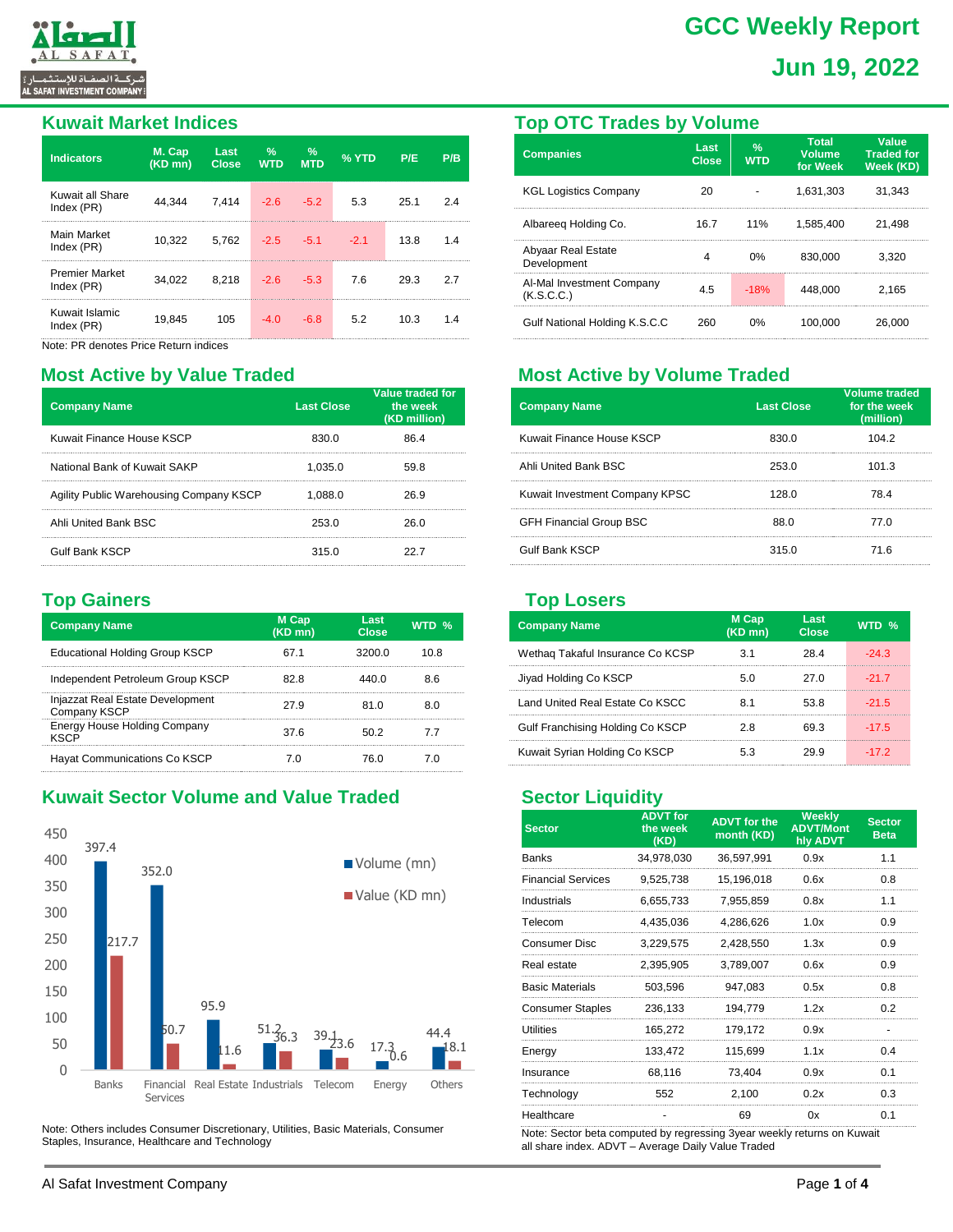# **Tianalli** .<br>ركــة الصفـاة للإستثمــار ءّ<br>AL SAFAT INVESTMENT COMPAN

# **GCC Weekly Report Jun 19, 2022**

### **Kuwait Sector Performance & Valuation**

| <b>Indicators</b>                                                | M. Cap<br>$(KD$ mn) | Last<br><b>Close</b> | <b>Volume</b><br>(mn.) | <b>Value</b><br>(KD<br>$mn.$ ) | $\%$<br><b>WTD</b> | %<br><b>MTD</b> | %<br><b>YTD</b> | P/E            | P/B   | P/S       | <b>EV/EBITDA</b> | % of<br><b>Total</b><br>M.Cap |
|------------------------------------------------------------------|---------------------|----------------------|------------------------|--------------------------------|--------------------|-----------------|-----------------|----------------|-------|-----------|------------------|-------------------------------|
| <b>Banks</b>                                                     | 26,164              | 1,747                | 335.5                  | 174.9                          | $-2.0$             | -4.3            | 7.6             | 28.0           | 2.6   | 8.4       | 15.0             | 59.0                          |
| Kuwait Finance House KSCP                                        | 7,694               | 830                  | 69.5                   | 62.1                           | $-2.9$             | $-7.7$          | 9.7             | 29.8           | 4.0   | 8.8       | 13.6             | 17.3                          |
| National Bank of Kuwait SAKP                                     | 7,803               | 1,035                | 50.0                   | 53.1                           | 0.6                | $-0.3$          | 9.0             | 21.3           | 2.0   | 8.6       | 9.4              | 17.6                          |
| Ahli United Bank BSC                                             | 2,897               | 253                  | 108.1                  | 30.2                           | $-5.9$             | $-7.7$          | 0.1             | 16.3           | 1.7   | 6.9       | 18.7             | 6.5                           |
| <b>Basic Materials</b>                                           | 927                 | 1,041                | 3.9                    | 2.5                            | $-9.3$             | -13.7           | 1.6             | 13.1           | 1.4   | 5.1       | 6.3              | 2.1                           |
| Boubyan Petrochemical Company KSCP                               | 498                 | 932                  | 2.5                    | 2.4                            | $-11.7$            | $-15.3$         | 9.4             | 12.5           | 1.8   | 6.9       | 52.1             | 1.1                           |
| Qurain Petrochemical Industries Company KSCP                     | 366                 | 334                  | 17.1                   | 6.7                            | $-7.0$             | $-10.2$         | $-3.7$          | 15.3           | 0.8   | 1.6       | 15.3             | 0.8                           |
| Al-Kout Industrial Projects Company KPSC                         | 41                  | 406                  | <b>NA</b>              | <b>NA</b>                      | 0.0                | $-25.5$         | $-18.1$         | 7.2            | 1.4   | 1.3       | 4.7              | 0.1                           |
| <b>Consumer Discretionary</b>                                    | 771                 | 1,504                | 31.9                   | 16.1                           | $-1.7$             | $-5.1$          | 12.5            | 19.1           | 8.9   | 3.4       | 18.6             | 1.7                           |
| Jazeera Airways Co KSCP                                          | 414                 | 1,887                | 1.2                    | 2.2                            | $-0.6$             | $-4.5$          | 46.3            | 25.2           | 15.4  | 3.8       | 12.2             | 0.9                           |
| Kuwait National Cinema Comapny KPSC                              | 90                  | 890                  | 0.0                    | 0.0                            | 4.0                | 4.7             | 0.9             | 12.3           | 1.1   | 8.9       | 31.1             | 0.2                           |
| Sultan Center Food Products                                      | 36                  | 126                  | 2.0                    | 0.3                            | $-11.3$            | $-15.4$         | $-40.0$         | 1.0            | 0.5   | 0.2       | 11.0             | 0.1                           |
| <b>Consumer Staples</b>                                          | 171                 | 561                  | 2.6                    | $1.2$                          | $-7.1$             | $-13.9$         | $-23.2$         | 18.3           | $1.2$ | 0.6       | 9.8              | 0.4                           |
| Mezzan Holding Company KSCP                                      | 141                 | 454                  | 4.9                    | 2.7                            | $-7.3$             | $-13.4$         | $-21.4$         | 22.1           | 1.3   | 0.6       | 11.9             | 0.3                           |
| Livestock Transport and Trading Co KPSC                          | 30                  | 137                  | 0.1                    | 0.0                            | $-6.2$             | $-7.4$          | $-24.7$         | <b>NA</b>      | 0.8   | 0.6       | 538.9            | 0.1                           |
| <b>Energy</b>                                                    | 236                 | 1,138                | 15.7                   | 0.7                            | 1.8                | $-2.5$          | $-20.4$         | 14.2           | $1.2$ | 6.8       | 11.3             | 0.5                           |
| Independent Petroleum Group KSCP                                 | 83                  | 440                  | 0.2                    | 0.1                            | 8.6                | $-2.2$          | $-25.2$         | 15.0           | 0.8   | 0.1       | 21.4             | 0.2                           |
| National Petroleum Services Company KSCP                         | 69                  | 691                  | 0.0                    | 0.0                            | 0.1                | $-5.5$          | $-15.7$         | 14.9           | 1.7   | 2.4       | 7.5              | 0.2                           |
| Burgan for Well Drilling Trading and Maintenance<br><b>KSCP</b>  | 32                  | 129                  | 4.0                    | 0.5                            | $-11.0$            | $-11.0$         | $-9.8$          | 11.0           | 0.4   | 0.6       | 8.7              | 0.1                           |
| <b>Financial Services</b>                                        | 4,073               | 1,393                | 332.3                  | 47.6                           | $-5.7$             | $-9.5$          | $-2.1$          | 17.0           | 2.1   | 6.5       | 8.5              | 9.2                           |
| Egypt Kuwait Holding Co SAE                                      | 452                 | 420                  | 0.8                    | 0.3                            | 1.0                | $-1.2$          | $-0.9$          | 7.2            | 2.6   | 1.7       | 4.1              | 1.0                           |
| National Industries Group Holding KPSC                           | 578                 | 286                  | 27.5                   | 8.1                            | $-4.7$             | $-5.6$          | 9.9             | 4.1            | 1.3   | 5.0       | <b>NA</b>        | 1.3                           |
| Kuwait Projects Company Holding KSCP                             | 379                 | 144                  | 49.4                   | 9.8                            | $-12.7$            | $-18.6$         | 1.4             | 26.2           | 0.8   | 0.6       | 130.6            | 0.9                           |
| <b>Healthcare</b>                                                | 238                 | 480                  | $\blacksquare$         | $\blacksquare$                 | 0.0                | 0.0             | $-39.8$         | 16.1           | 2.3   | 1.6       | 9.8              | 0.5                           |
| Al-Maidan Clinic for Oral Health Services Company<br><b>KSCP</b> | 148                 | 592                  | <b>NA</b>              | <b>NA</b>                      | 0.0                | 0.0             | $-52.3$         | 17.4           | 2.9   | 2.1       | 6.6              | 0.3                           |
| Advanced Technology Co KSCP                                      | 82                  | 549                  | <b>NA</b>              | <b>NA</b>                      | 0.0                | 0.0             | 6.0             | 13.8           | 1.2   | 0.6       | 15.6             | 0.2                           |
| Yiaco Medical Company KPSC                                       | <b>NA</b>           | 450                  | <b>NA</b>              | <b>NA</b>                      | 0.0                | 0.0             | 2.7             | NA             | 32.3  | <b>NA</b> | <b>NA</b>        | NA                            |
| <b>Industrials</b>                                               | 4,423               | 1,242                | 50.9                   | 33.3                           | $-3.5$             | $-6.0$          | 8.8             | 40.6           | 1.5   | 4.3       | 19.1             | 10.0                          |
| Agility Public Warehousing Co KSCP                               | 2,422               | 1,088                | 15.0                   | 15.9                           | $-3.6$             | $-5.2$          | 15.1            | 63.7           | 1.3   | 4.8       | 22.6             | 5.5                           |
| Human Soft Holding Company KSCP                                  | 384                 | 3,146                | 1.6                    | 5.5                            | 0.6                | 1.4             | $-2.4$          | 6.6            | 3.9   | 4.2       | 4.4              | 0.9                           |
| ALAFCO Avaiation Lease and Finance Company<br><b>KSCP</b>        | 182                 | 192                  | 8.6                    | 1.8                            | $-6.3$             | $-10.3$         | $-11.9$         | NA             | 0.7   | 1.8       | 9.9              | 0.4                           |
| <b>Insurance</b>                                                 | 638                 | 1,531                | 1.3                    | 0.3                            | $-2.4$             | 1.8             | $-0.2$          | 7.3            | 1.0   | 1.3       | 6.2              | 1.4                           |
| Gulf Insurance Group KSCP                                        | 297                 | 1,045                | 0.1                    | 0.1                            | $-2.2$             | 3.5             | $-2.3$          | 4.3            | 1.2   | 0.7       | 6.0              | 0.7                           |
| Al Ahleia Insurance Co SAKP                                      | 119                 | 539                  | 0.3                    | 0.1                            | $-4.9$             | $-0.4$          | 6.7             | 7.9            | 0.9   | 1.2       | 9.1              | 0.3                           |
| Kuwait Insurance Company SAKP                                    | 82                  | 424                  | 0.5                    | 0.2                            | 1.0                | 9.3             | 9.6             | 6.8            | 0.6   | 2.5       | 5.8              | 0.2                           |
| <b>Real Estate</b>                                               | 2,655               | 1,234                | 106.9                  | 12.0                           | $-3.7$             | $-6.5$          | $-7.0$          | 13.4           | 1.3   | 9.4       | 18.0             | 6.0                           |
| Mabanee Company KPSC                                             | 957                 | 772                  | 5.2                    | 4.4                            | $-2.8$             | $-7.9$          | 3.2             | 16.9           | 1.8   | 9.3       | 18.7             | 2.2                           |
| National Real Estate Co KSCP                                     | 354                 | 215                  | 14.2                   | 3.2                            | $-6.1$             | $-8.1$          | $-2.7$          | 1.6            | 0.8   | 10.1      | NA               | 0.8                           |
| Salhia Real Estate Co KSCP                                       | 241                 | 449                  | 4.4                    | 2.1                            | $-0.2$             | 2.5             | $-10.9$         | 22.9           | 1.6   | 9.8       | 30.3             | 0.5                           |
| <b>Technology</b>                                                | 9                   | 655                  | $\blacksquare$         | $\blacksquare$                 | $-2.1$             | $-2.2$          | $-4.3$          | $\blacksquare$ | 0.8   | 3.2       | $\blacksquare$   | 0.0                           |
| Automated Systems Co KPSC                                        | 9                   | 90                   | 0.0                    | 0.0                            | $-2.1$             | $-2.2$          | $-4.3$          | NA             | 0.8   | 3.2       | NA               | 0.0                           |
| <b>Telecommunications</b>                                        | 3,812               | 1,245                | 36.8                   | 22.2                           | 0.2                | $-3.8$          | 14.3            | 15.4           | 2.3   | 1.7       | 6.6              | 8.6                           |
| Mobile Telecommunications Company KSCP                           | 2,652               | 614                  | 34.3                   | 21.0                           | 1.0                | $-2.5$          | 3.2             | 15.3           | 2.3   | 1.7       | 6.9              | 6.0                           |
| Kuwait Telecommunications Company KSCP                           | 679                 | 681                  | 2.9                    | 3.3                            | $-0.9$             | $-6.1$          | 59.3            | 15.3           | 3.2   | 2.2       | 7.8              | 1.5                           |
| National Mobile Telecommunications Co KSCP                       | 460                 | 915                  | 0.3                    | 0.2                            | $-3.0$             | $-7.5$          | 46.6            | 17.2           | 0.9   | 0.8       | 2.8              | 1.0                           |
| <b>Utilities</b>                                                 | 227                 | 207                  | 10.3                   | 2.3                            | $-4.2$             | $-3.7$          | $-9.2$          | 16.0           | 2.6   | 4.4       | 16.5             | 0.5                           |
| Shamal Az-Zour Al-Oula Power and Water<br>Company KACP           | 227                 | 207                  | 10.3                   | 2.3                            | $-4.2$             | $-3.7$          | $-9.2$          | 16.0           | 2.6   | 4.4       | 16.5             | 0.5                           |
|                                                                  |                     |                      |                        |                                |                    |                 |                 |                |       |           |                  |                               |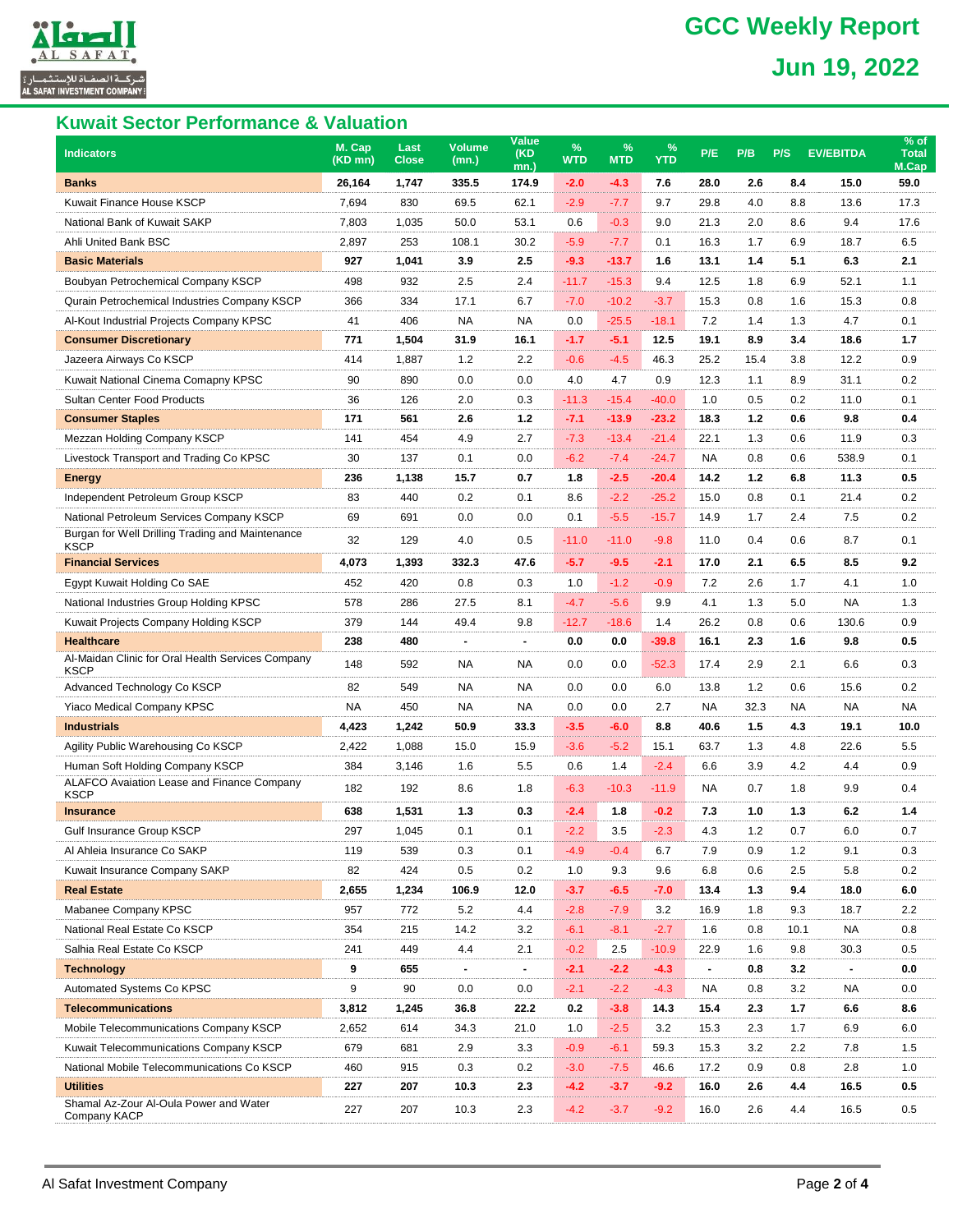# **GCC Weekly Report Jun 19, 2022**



#### **GCC Markets Watch**

| ovo markuu muuni          |                   |        |        |                  |                |     |            |  |  |  |
|---------------------------|-------------------|--------|--------|------------------|----------------|-----|------------|--|--|--|
| <b>Indicators</b>         | <b>Last Close</b> | WTD %  | MTD %  | YTD <sub>%</sub> | <b>P/E TTM</b> | P/B | Div. Yield |  |  |  |
| Kuwait All Share Index PR | 7.414             | $-2.6$ | $-5.2$ | 5.3              | 25.1           | 2.4 | 2.8        |  |  |  |
| Saudi (TASI)              | 11.824            | $-6.2$ | $-8.5$ | 4.8              | 18.8           | 2.4 | 2.7        |  |  |  |
| Abu Dhabi (ADI)           | 9,457             | $-1.8$ | $-6.0$ | 11.4             | 20.3           | 2.6 | 2.1        |  |  |  |
| Dubai (DFMGI)             | 3.262             | $-3.4$ | $-2.5$ | 2.1              | 13.1           | 1.1 | <b>NA</b>  |  |  |  |
| Qatar(QE Index)           | 12.562            | $-4.1$ | $-2.8$ | 8.1              | 14.9           | 1.6 | 3.6        |  |  |  |
| Oman(Muscat SM)           | 4,123             | $-0.3$ | 0.2    | $-0.2$           | 10.8           | 0.7 | 5.2        |  |  |  |
| Bahrain (BAX)             | 1.852             | $-1.7$ | $-3.6$ | 3.0              | 7.2            | 1.0 | 4.4        |  |  |  |
| S&P GCC Composite         | 154               | $-5.0$ | $-7.4$ | 2.5              | 14.8           | 2.0 | 3.4        |  |  |  |
|                           |                   |        |        |                  |                |     |            |  |  |  |

# GCC Index Market Capitalization (USD bn) **GCC Weekly Traded Value (USD mn)**



- Kuwait All Share Index
- Saudi (TASI)
- Abu Dhabi (ADI)
- Dubai (DFMGI)
- Qatar(QE Index)
- Oman(Muscat SM)
- Bahrain (BAX)

#### 8,952 8,000 10,000



# **GCC Blue Chip Watch**

| <b>Companies</b>        | M.Cap<br>(USD bn) | Last  | <b>WTD</b><br>(%) | <b>MTD</b><br>(%) | <b>YTD</b><br>(%) | PE (TTM) | PB (TTM) | <b>DY</b> | PAT(mn)<br>Q1 2022 | %Gr YoY |
|-------------------------|-------------------|-------|-------------------|-------------------|-------------------|----------|----------|-----------|--------------------|---------|
| Saudi Arabia            |                   |       |                   |                   |                   |          |          |           |                    |         |
| Saudi Aramco            | 2,258             | 38.5  | $-4.7$            | $-8.1$            | 18.3              | 18.5     | 7.1      | 3.3       | 142,012            | 81%     |
| Al-Rajhi Bank           | 92                | 86.2  | $-8.5$            | $-12.8$           | $-2.7$            | 22.2     | 4.4      | 1.4       | 4,134              | 24%     |
| <b>SABIC</b>            | 83                | 103.2 | $-8.7$            | $-9.9$            | $-11.0$           | 12.5     | 1.7      | 3.9       | 6.475              | 33%     |
| <b>SNB</b>              | 79                | 66.3  | $-7.1$            | $-8.4$            | 3.0               | 19.9     | 1.8      | 2.3       | 4,502              | 32%     |
| <b>STC</b>              | 54                | 101.8 | 1.4               | $-1.0$            | $-9.4$            | 17.9     | 2.9      | 3.9       | 3,035              | 3%      |
| <b>UAE</b>              |                   |       |                   |                   |                   |          |          |           |                    |         |
| <b>IHC</b>              | 139               | 280.6 | 0.4               | 0.2               | 84.6              | 67.2     | 17.8     | 0.0       | 1,600              | 20%     |
| <b>ETISALAT</b>         | 65                | 27.3  | $-0.8$            | $-10.1$           | $-13.9$           | 25.2     | 4.9      | 2.9       | 2,434              | 4%      |
| First Abu Dhabi Bank    | 57                | 19.0  | $-3.5$            | $-11.5$           | 2.0               | 14.2     | 1.9      | 2.6       | 5,120              | 107%    |
| Ad Natl Energy          | 39                | 1.3   | $-2.3$            | 0.0               | $-2.2$            | 22.0     | 2.2      | 2.2       | 1,971              | 37%     |
| <b>Emirates Nbd</b>     | 23                | 13.5  | $-0.4$            | 2.7               | $-0.4$            | 9.3      | 1.1      | 3.7       | 2,741              | 18%     |
| Qatar                   |                   |       |                   |                   |                   |          |          |           |                    |         |
| QNB                     | 50                | 19.8  | $-0.9$            | $-8.0$            | $-1.8$            | 14.6     | 1.9      | 2.8       | 3,616              | 9%      |
| <b>Industries Qatar</b> | 28                | 16.7  | $-8.0$            | $-8.7$            | 7.8               | 10.8     | 2.8      | 6.0       | 2,704              | 87%     |
| Qatar Islamic bank      | 14                | 21.9  | $-5.3$            | $-5.4$            | 19.4              | 14.9     | 2.1      | 2.6       | 855                | 14%     |
| Masraf Al Rayan         | 12                | 4.6   | $-4.5$            | $-2.1$            | $-0.8$            | 20.9     | 1.4      | 3.7       | 506                | $-12%$  |
| <b>Mesaieed Petro</b>   | 9                 | 2.7   | $-0.9$            | 1.1               | 31.1              | 17.9     | 2.1      | 4.0       | 443                | 17%     |

### **GCC Market Performance Chart**